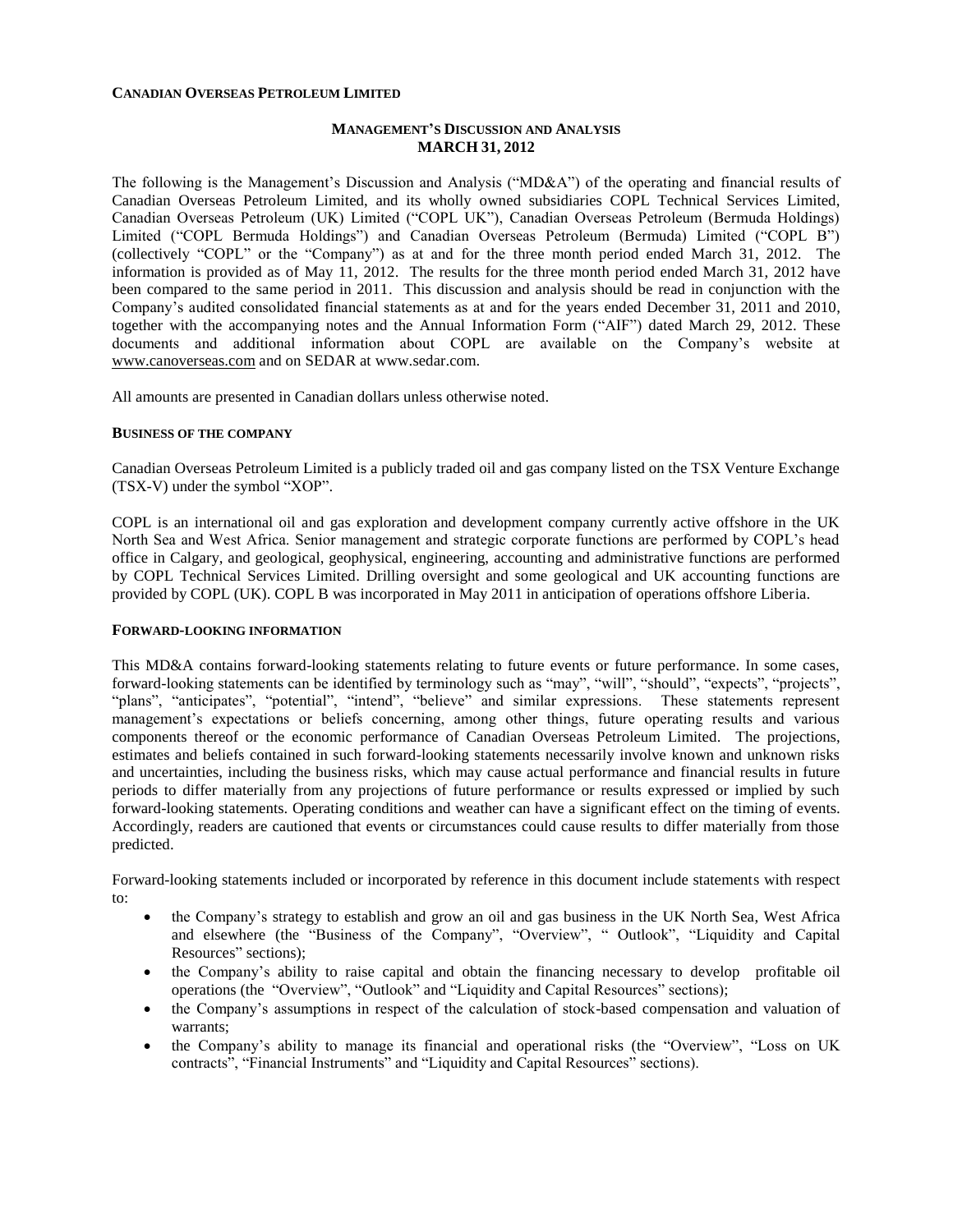#### **FORWARD-LOOKING INFORMATION (CONTINUED)**

The Company's MD&A and AIF for the year ended December 31, 2011 describe major risks, material assumptions and other factors related to forward-looking statements that could influence actual results and are incorporated herein by reference. These risks, assumptions and other factors have been provided for readers to gain a more complete perspective on COPL's future operations. However, readers should be cautioned that the list of factors is not exhaustive and that this information may not be appropriate for other purposes. Forward-looking statements included or incorporated by reference in this MD&A are valid only as at the date of this MD&A, and the Company does not intend to update or revise these forward-looking statements except as required by applicable securities laws. The forward-looking statements contained in this MD&A are expressly qualified by this cautionary statement.

## **OVERVIEW \***

## *Projects with BG - UK*

The Company (via its subsidiary COPL UK) had a Sale and Purchase Agreement ("SPA") with BG in respect of Blocks 23/21 and 22/15 which replaced the Earn-in Agreement. Per the SPA, the Company would acquire the right to purchase:

- a 50% equity interest in the entire Block 22/15, including the Banks discovery, by paying an amount equal to 75% of the costs to drill the Esperanza test well and an additional US\$15.0 million within 120 days of rig release from Esperanza; and
- a 41.67% equity interest in each of the Lower Toad, Newt and West Columbus exploration prospects by paying consideration equal to 62.5% of the total drilling costs of test wells in each of these prospects. Subject to certain success parameters, COPL would then have the right to acquire a 41.67% equity interest in the Upper Toad discovery by paying consideration equal to 62.5% of the total drilling costs of the Upper Toad test well.

At the time of signing the SPA, the Company's funds of approximately \$50.0 million (GBP 32.1 million) were kept in an escrow account with BG to cover COPL's purchase consideration (estimated based on drilling costs but excluding testing costs).

In November 2011, an oil discovery was made at Esperanza. The well drilling and testing took considerably longer than estimated, that is 82 days compared to 50 days as initially planned, resulting in a significant 60% cost overrun. Under the agreement with BG, there was a requirement to deposit funds into escrow with BG to cover purchase consideration in respect of testing and cost overruns of the Esperanza well. The Company did not make the respective deposit but did engage in a discussion with BG on alternatives.

On January 4, 2012, a Supplemental Agreement was signed with BG wherein, among other things, BG agreed not to serve a default notice but the escrow deposit amount was increased to \$50 million and was required by January 31, 2012. Considering a number of factors, including the state of the capital markets, the dilutive effect on the current and prospective asset values per share, the costs overruns on the Esperanza well, the funds already in escrow (GBP 30.4 million as at December 31, 2011) being more than sufficient to cover all the BG's out-of-pocket costs, restrictions imposed by BG and other reasons, the Company was not in a position to deposit the funds requested by BG. During the period subsequent to the drilling of Esperanza well, the Company and its financial advisors continued to communicate with BG and proposed a number of alternative options to top up the escrow account with BG over a period of time rather than immediately. All these proposals were rejected by BG.

The purchase consideration for the Esperanza project of approximately \$33.2 million (GBP 21 million) was released from escrow to BG on January 31, 2012 and a formal SPA termination notice was provided to COPL on February 13, 2012.

As a result, while reviewing its legal alternatives, the Company has recognized a loss on the contract with BG in the amount of \$37.9 million (GBP 23.9 million) as at December 31, 2011. This represents the cost of drilling and testing at Esperanza as well as site survey costs and well planning costs for Newt, Lower Toad, Upper Toad and West Columbus. The movement in the provision for loss on UK contracts related to the three months period ended March 31, 2012 is presented in "Loss on UK contracts" section.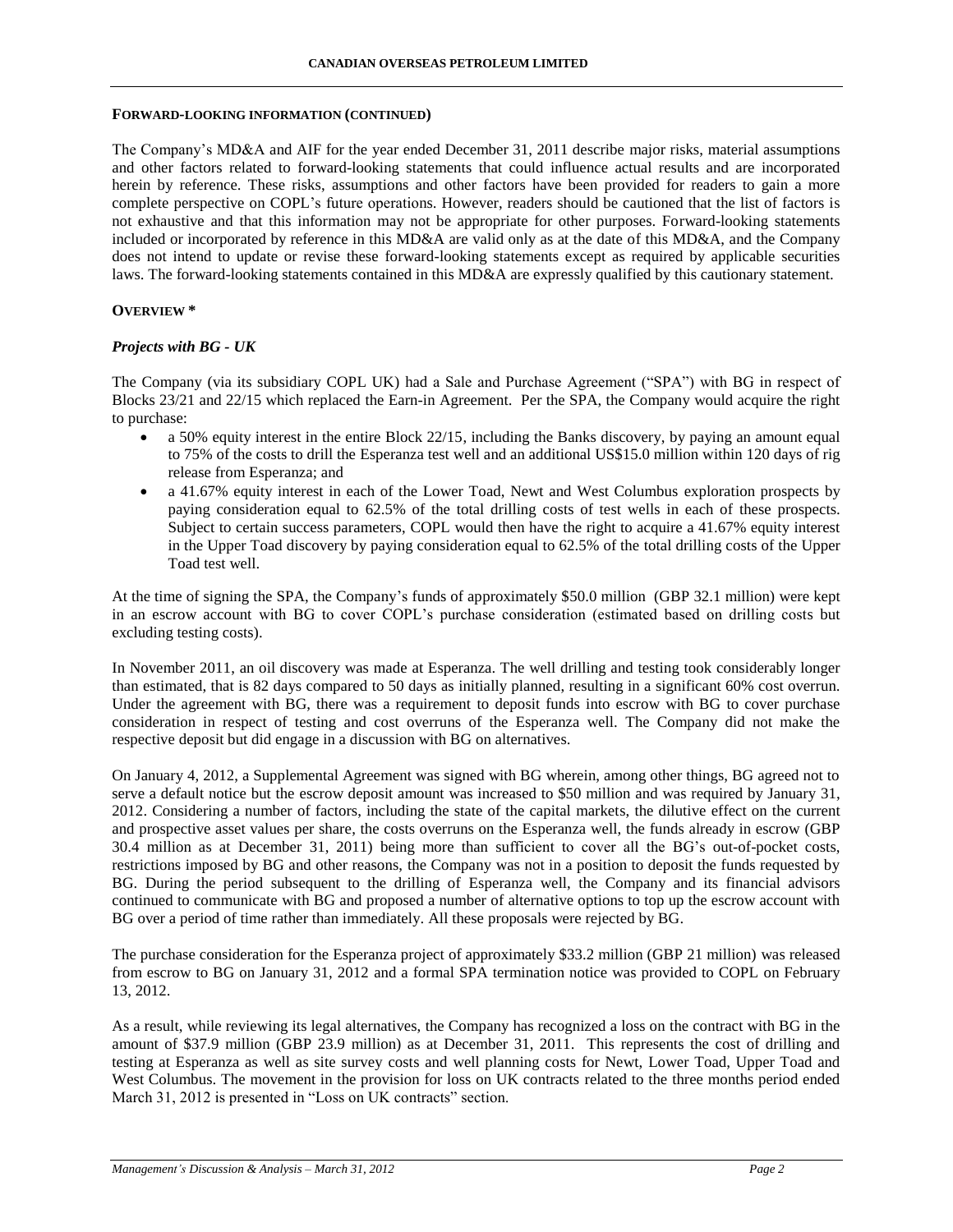#### **OVERVIEW \* (CONTINUED)**

#### *Projects with BG – UK (continued)*

As at the date of filling this MD&A, there is still approximately GBP 10.1 million in the escrow account with BG. The amount is in dispute as both the Company and BG are claiming rights to this amount and as such, the funds will not be released by the escrow agent to either party without both parties' consent or a court order.

On April 4, 2012, BG filed a claim with the High Court of Justice against the escrow agent and COPL UK, in which BG is seeking an order directing the escrow agent to release the escrow funds to BG. The Company intends to vigorously oppose the claim and the escrow agent has indicated its intention to defend the claim on the basis that it was not obliged to act on the BG claim of the escrow funds.

The Company believes that given all payments and obligations for drilling and testing the Esperanza well have been made by COPL, it retains all its rights in Block 22/15. On April 18, 2012, the Company notified BG that COPL UK was executing its rights under the SPA to complete the purchase of the Block 22/15 interest. BG replied by asserting that, as a result of the termination of the SPA, that COPL UK has no rights regarding either Block 22/15 or Block 23/21. The Company is currently assessing its legal status regarding the acquisition of the 50% interest in Block 22/15.

#### *Block 23/21 – farm-in with SSE*

The Company has an Earn-in Agreement with SSE E&P UK Limited ("SSE") pursuant to which COPL would pay 100% of SSE's 16.67% share of the total drilling costs in the Lower Toad, Newt and West Columbus exploration prospects to earn an 8.33% working interest in such prospects.

Due to the termination of the SPA agreement with BG, the exploration wells in Block 23/21 RoB will not be drilled. Accordingly, a respective termination agreement of the Earn-in Agreement has been proposed. SSE has indicated a willingness to terminate the Earn-In Agreement on a confirmation by BG that the 23/21 RoB wells will not be drilled. As at the date of filling this MD&A, the Company is not aware if such confirmation by BG was issued, however, in the interim, BG has released or sublet the Ocean Nomad drilling rig, which had been contracted to drill wells in Block 23/21 RoB.

The funds remaining in escrow with SSE of approximately GBP 5.0 million (\$8.0 million) are expected be returned to the Company further to provisions of the termination agreement.

## *Bluebell Prospect - UK*

As per an earn-in agreement with Premier Oil plc, the Company will pay 66.67% of the Bluebell exploration well's drilling costs to earn a 40% interest in Blocks 15/24c and 15/25f. The drilling of Bluebell commenced in February 2012 and the well was plugged and abandoned in March 2012 as it did not encounter any commercial volumes of hydrocarbons. The well, operated by Premier Oil plc, was originally estimated to take approximately 30 days to drill but because of favourable weather and drilling conditions, the time was significantly shorter, resulting in lower than budgeted costs.

The Company's costs related to the Bluebell project of \$9.9 million as at March 31, 2012, are recognized in statement of comprehensive loss as exploration expenses, which includes \$8.2 million recognized during the three month period ended March 31, 2012.

The remaining portion of escrow funds related to the Bluebell well of approximately GBP 2.0 million (\$3.2 million) as at March 31, 2012 is expected to be released to the Company in the second quarter of 2012.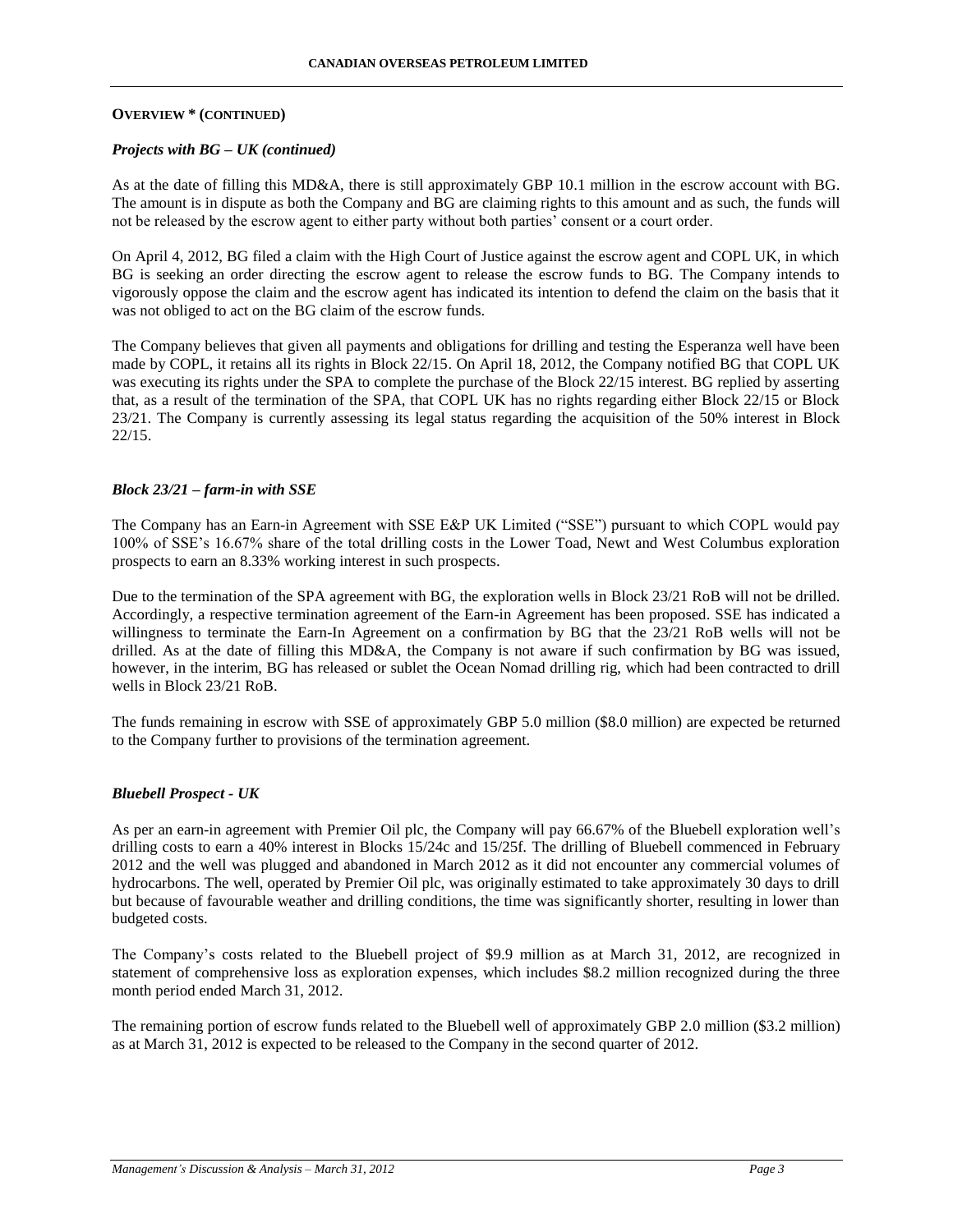#### **OVERVIEW \* (CONTINUED)**

## *Liberia prospect*

On May 18, 2011, the Company (via its Bermuda subsidiary, COPL B) signed a Sale and Purchase Agreement ("SPA") with Peppercoast Petroleum plc ("Peppercoast") to acquire a 100% interest in Block LB-13 offshore Liberia for a total sum of US\$85.0 million (approximately \$86.4 million) payable in cash (to a maximum of US\$50.0 million) and common shares of COPL. The transaction is expected to close in the second quarter of 2012, assuming certain conditions can be satisfied, including obtaining consents from National Oil Company of Liberia ("NOCAL') and the Government of Liberia.

On November 16, 2011, the Company signed an Asset Acquisition Agreement with ExxonMobil Exploration and Production Liberia Limited ("ExxonMobil"), a wholly owned subsidiary of the ExxonMobil Corporation, with respect to the onward sale of the interest in Block LB-13 offshore Liberia. Under the terms of the sale, which is subject to the approval of the NOCAL and the Government of Liberia and to the satisfaction or waiver of other closing conditions, ExxonMobil will acquire a 70% interest in the Production Sharing Contract ("PSC") governing Block LB-13 immediately following COPL B's acquisition of a 100% interest from Peppercoast. In return, ExxonMobil will pay COPL B US\$55.0 million and pay COPL B's portion of the first well to be drilled on Block LB-13 to a maximum of US\$36.0 million. If less than US\$36.0 million is spent on COPL B's proportionate cost for the first well, the balance will be applied towards COPL B's costs of a second well if drilled. Additionally, ExxonMobil will pay COPL B's share of joint venture costs estimated at approximately US\$6.0 million up to the completion of the first well. COPL B's equity interest in the PSC (Block) will be 30% upon closing and ExxonMobil will be the PSC's (Block's) designated operator.

In April 2012, NOCAL advised Peppercoast that it accepts that the proposed joint venture between ExxonMobil and COPL satisfies in-principle the technical and financial competence requirements of the transfer provisions for the PSC subject to agreeing on proposed amendments to the PSC, and the requirement that ExxonMobil acquires its 70% interest immediately following Peppercoast's assignment to COPL B.

Block LB-13 covers an area of approximately 2,400 square kilometres and is adjacent to blocks LB-14 and LB-12 held by a supermajor oil company. Block LB-13 is governed by a PSC with an eight year exploration license that commenced in May 2007 and is divided into three phases, the first phase being four years, the second phase two years and the third phase another two years. The second and third phases of the PSC require the drilling of a well in each phase. The second phase of the PSC commenced on May 23, 2011.

*\* This section contains forward-looking information. Please see the "Forward-looking Information" section (at the beginning of this document) for a discussion of risks and uncertainties relating to such information.*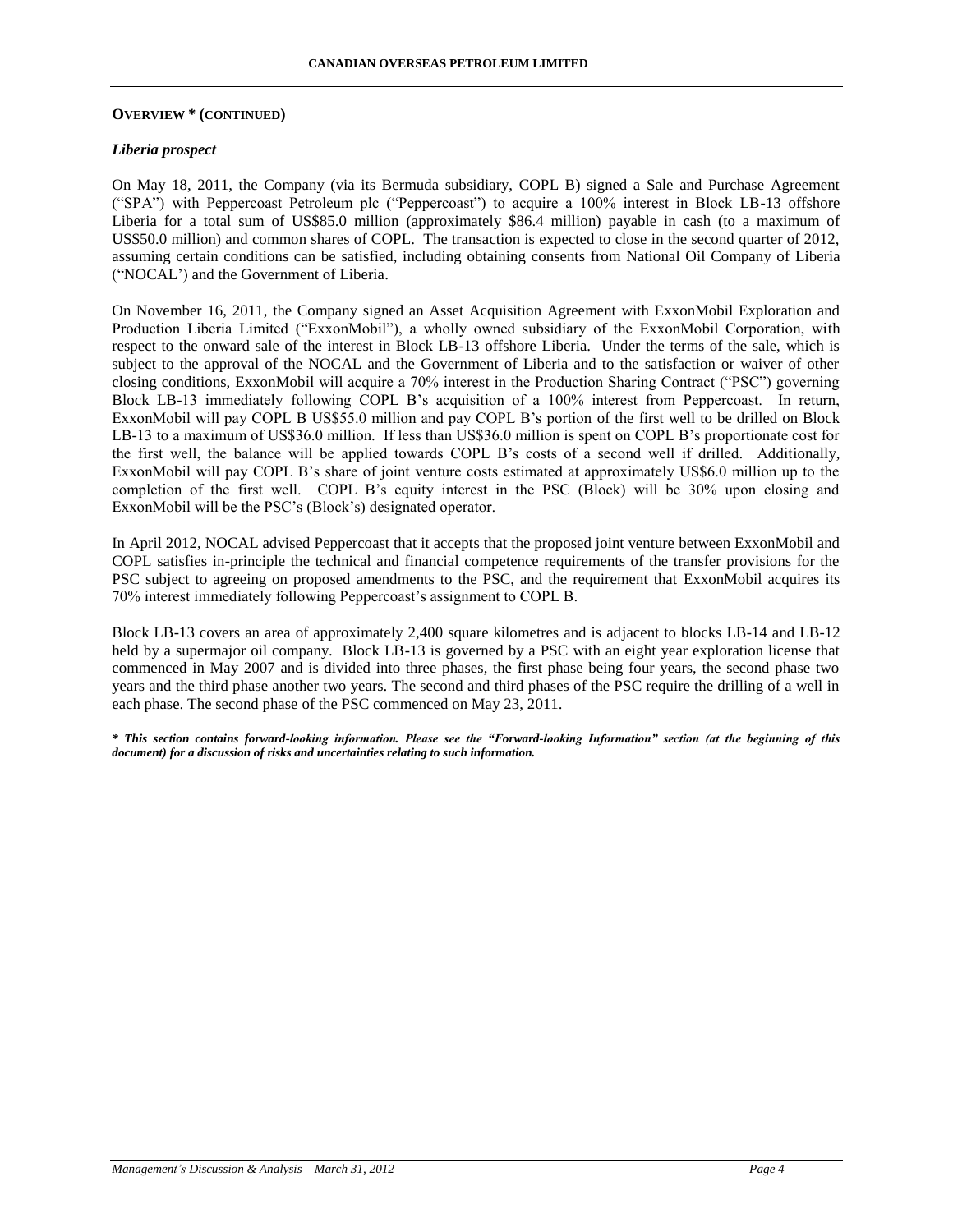#### **FINANCIAL SUMMARY**

In 2012 the Company continued its exploration activities in the UK North Sea. The total additions to its UK exploration and evaluation assets amounted to \$73,000 for the three months ended March 31, 2012 and related to the Fulla project. The costs related to drilling and testing the Esperanza well plus certain costs in respect of Block 23/21 RoB in total of \$32.5 million were recorded against the provision for loss on UK contracts as the respective SPA with BG was terminated in February 2012. The 2012 costs related to the Bluebell prospect of approximately \$8.2 million were recorded as exploration expenses as the Bluebell well drilled in March 2012 was not successful.

General and administrative costs amounted to \$1.5 million for the three months ended March 31, 2012 (net of \$0.5 million of costs allocated to exploration projects) compared to \$2.1 million for the three months ended March 31, 2011 (with \$nil costs allocated to exploration projects). A stock-based compensation expense of \$4.8 million for stock options granted was recognized in the first quarter of 2011, compared to \$nil for the same period in 2012. Prelicense costs related to the Liberia project amounted to \$0.5 million in the first quarter of 2012; there were no such expenses in the first quarter of 2011. The Company recognized interest income of \$19,000 for the first quarter of 2012, compared to \$0.4 million for the same period in 2011. A foreign exchange loss of \$39,000 was recorded in the first quarter of 2012, compared to a \$0.4 million foreign exchange loss for the same period in 2011. As a result, the Company's loss amounted to \$10.2 million for the quarter ended March 31, 2012, compared to a loss of \$7.2 million for the quarter ended March 31, 2012.

As at March 31, 2012, the Company's cash and cash equivalents amounted to \$37.5 million (December 31, 2011 - \$71.9 million) and included \$35.7 million (December 31, 2011 - \$67.7 million) of cash held in escrow accounts with farm-in partners, restricted for use on specific exploration projects in accordance with escrow agreements. As at March 31, 2012, \$16.1 million of these escrow funds were in dispute with BG (as discussed in the "Overview" section).

Cash used in operating activities amounted to \$34.4 million for the three month period ended March 31, 2012, compared to \$1.7 million for the same period in 2011.

## **OUTLOOK \***

The Company's current strategy is to establish and grow its oil and gas business by farming into and/or acquiring interests in unappraised and/or undeveloped assets.

The Company's short-term operations will focus on:

- completing the SPA in respect of the 100% interest in the PSC for Block LB-13 offshore Liberia and sale of a 70% interest in this block (as discussed in the "Overview" section);
- working toward resolving the dispute with BG (over funds in escrow and interest in the Esperanza discovery);
- continuing to explore options for additional property deals in the UK North Sea, including participating in 27<sup>th</sup> Licensing Round; and
- evaluating opportunities in West Africa and elsewhere.

Currently, the Company does not have material cash inflows and/or adequate financing to develop profitable operations. The Company is pursuing exploration projects that, if successful, will require substantial additional financing before they are able to generate positive cash flows. Accordingly, the Company's continued successful operation is dependent on its ability to obtain additional financing. No assurance can be provided that the Company will raise the required levels of financing.

*\* This section contains forward-looking information. Please see the "Forward-looking Information" section (at the beginning of this document) for a discussion of risks and uncertainties relating to such information.*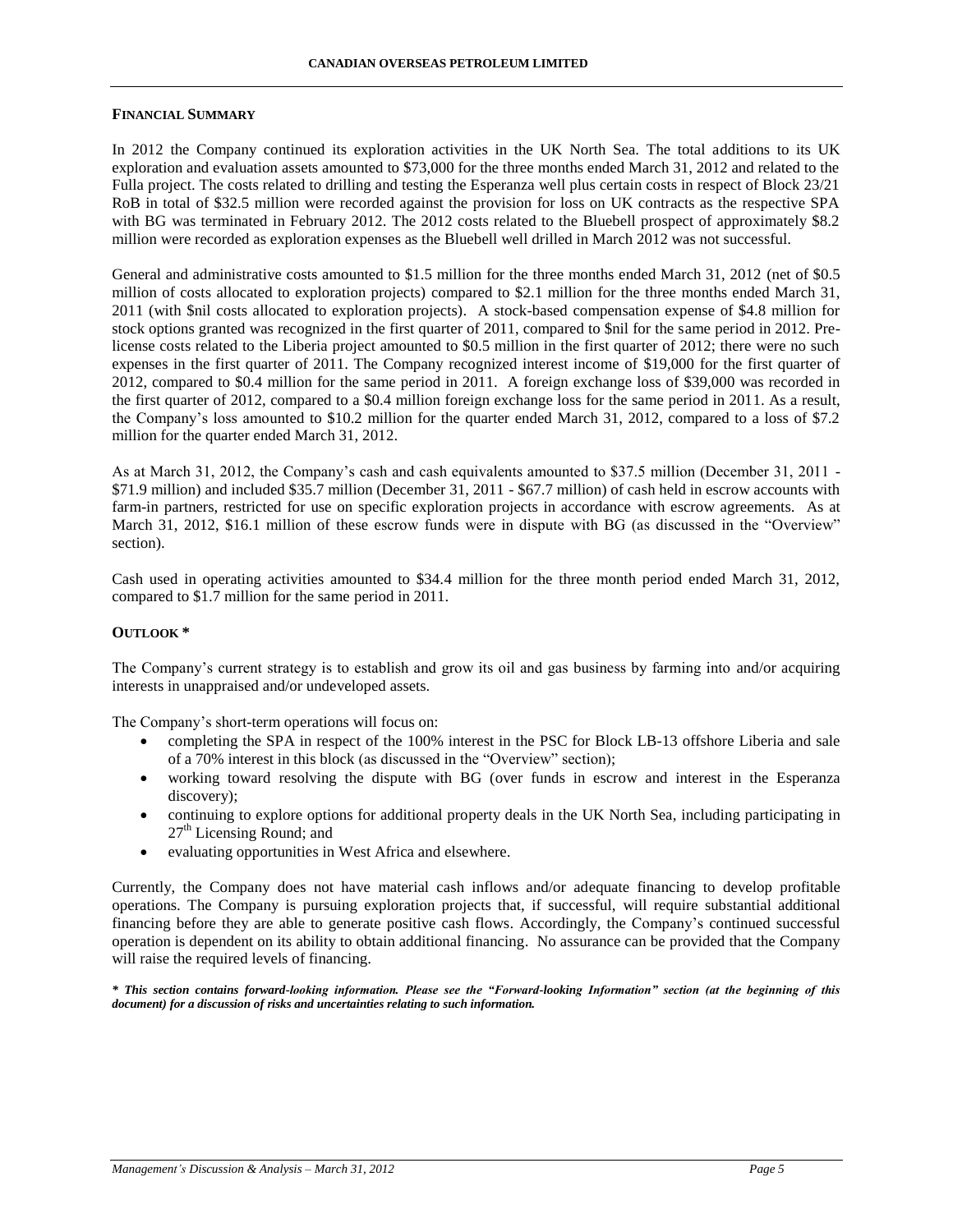### **FINANCIAL AND OPERATING HIGHLIGHTS**

## **INCOME AND CASH FLOWS FROM OPERATING ACTIVITIES**

The following table summarizes the Company's financial results for the three month periods ended March 31, 2012 and 2011:

|                                   | Three months<br>ended | Three months<br>ended |
|-----------------------------------|-----------------------|-----------------------|
| $(S 000's)$ except per share      | <b>March 31, 2012</b> | <b>March 31, 2011</b> |
| Services to third parties         | \$<br>47              | S                     |
| Administrative expenses           | (1,538)               | (2,134)               |
| Stock-based compensation          |                       | (4,718)               |
| <b>Exploration</b> expenses       | (8,233)               |                       |
| Pre-license costs                 | (457)                 |                       |
| Interest income                   | 19                    | 380                   |
| Foreign exchange gain (loss)      | (39)                  | (424)                 |
| Loss                              | (10,208)              | (6,899)               |
| Per share loss                    | \$<br>(0.04)          | (0.04)<br>\$          |
| Cash used in operating activities | \$<br>(34,395)        | (1,752)               |
| Outstanding common shares at      |                       |                       |
| March 31                          | 284,016,939           | 284,016,939           |
| Weighted average - basic          | 284,016,939           | 176,559,741           |

Exploration expenses in the amount of \$8.2 million for the three months ended March 31, 2012 relate to the Bluebell project (as discussed in the "Overview" section).

Pre-licence costs of \$0.5 million for the three months ended March 31, 2012 (\$nil in 2011) relate to the Liberia project for which anticipated transactions have not been completed yet.

Administrative expenses amounted to \$1.5 million for three months ended March 31, 2012 compared to \$2.1 million for 2011, and are presented net of cost allocated to exploration projects of \$0.5 million. No such allocation was performed during comparable period of 2011.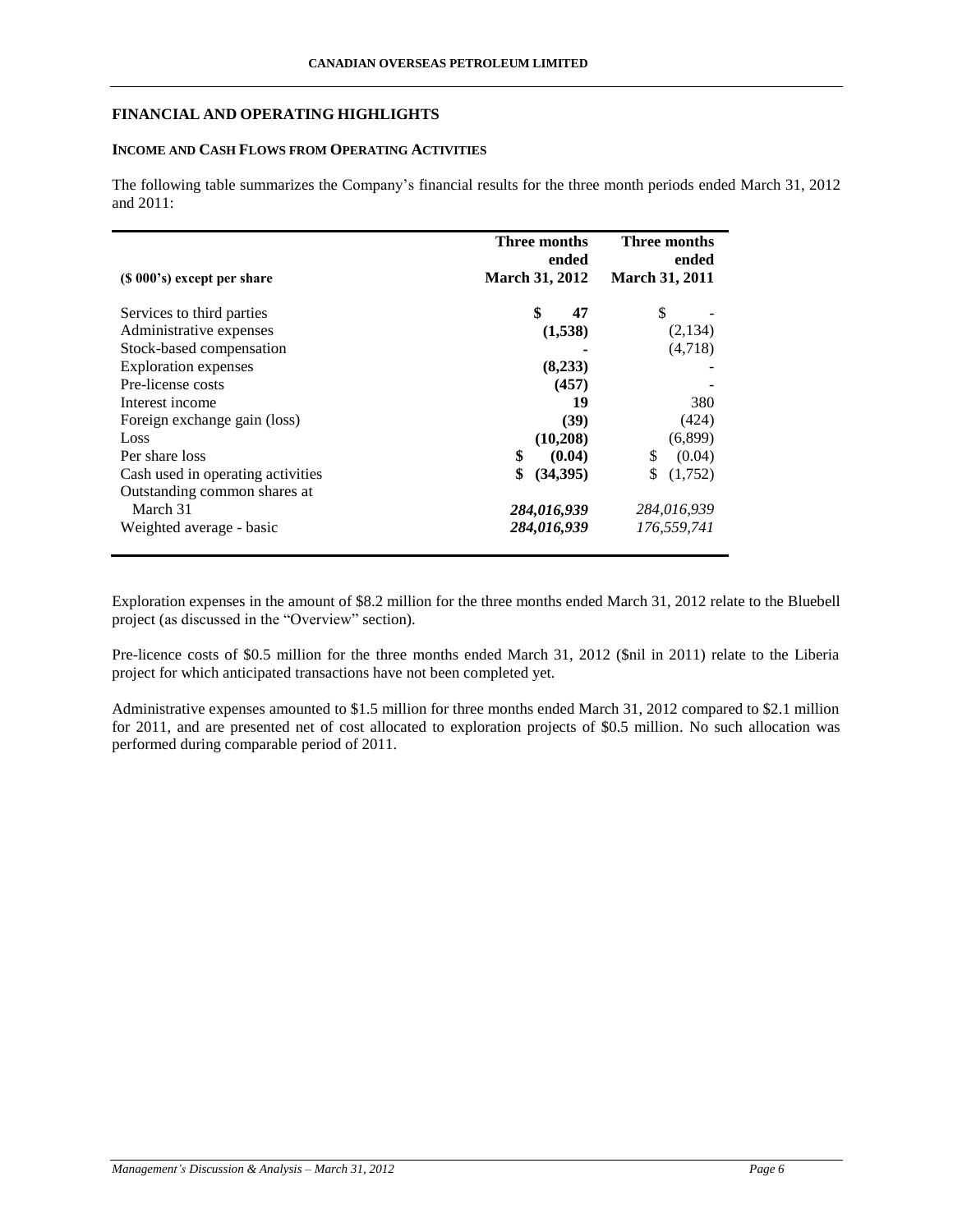#### **COMPARATIVE FINANCIAL POSITION ITEMS**

| $(S 000's)$ except per share       | March 31,<br>2012 | December 31,<br>2011 |
|------------------------------------|-------------------|----------------------|
| Cash and cash equivalents          | 37,516<br>\$      | \$ 71,924            |
| Current assets                     | 37,824            | 72,533               |
| Exploration and evaluation assets  | 20,667            | 20,594               |
| Deposit for seismic data           | 14,987            | 15,255               |
| Provision for loss on UK contracts | 183               | 32,641               |
| Current liabilities                | 10,317            | 35,048               |
| Share capital                      | 100,768           | 100,768              |
| Shareholders' equity               | 63,425<br>\$      | 73,604<br>S          |

The following table summarizes the Company's financial position as at March 31, 2012, and December 31, 2011:

The decrease in cash of \$34.4 million during three months ended March 31, 2012 relates mainly to the decrease in the provision for the loss on UK contracts of approximately \$32.5 million (discussed further in the "Loss on UK Contracts" section) as well as to payments of other operating and administrative costs.

As at March 31, 2012, \$35.7 million (December 31, 2011 - \$67.7 million) was held in banks in escrow accounts restricted by escrow agreements signed with UK partners for use on specific exploration projects, including \$16.1 million of escrow funds which are currently in dispute (discussed further in the "Overview" section).

## **ADDITIONAL DISCLOSURE FOR VENTURE ISSUERS WITHOUT SIGNIFICANT REVENUE**

The Company is a TSX Venture issuer that has not had significant revenue from operations in either of its last two financial years. In accordance with National Instrument 51-102, additional disclosure on material costs is presented below.

|                                   | Three months<br>ended | Three months<br>ended |
|-----------------------------------|-----------------------|-----------------------|
| $(S\ 000's)$                      | <b>March 31, 2012</b> | <b>March 31, 2011</b> |
| Administrative:                   |                       |                       |
| Payroll, external directors' fees |                       |                       |
| and related costs                 | \$808                 | S.<br>655             |
| Consulting services               | 223                   | 237                   |
| Professional services             | 470                   | 537                   |
| Travel expenses                   | 146                   | 225                   |
| Office expenses                   | 256                   | 248                   |
| Stock exchange and transfer       |                       |                       |
| agent fees                        | 52                    | 139                   |
| Other general and administrative  | 43                    | 93                    |
| Costs allocated to exploration    |                       |                       |
| projects                          | (460)                 |                       |
| Total administrative              | \$1,538               | \$2,134               |
| Capitalized exploration and       |                       |                       |
| evaluation costs – UK North Sea   | \$73                  | 692<br>S              |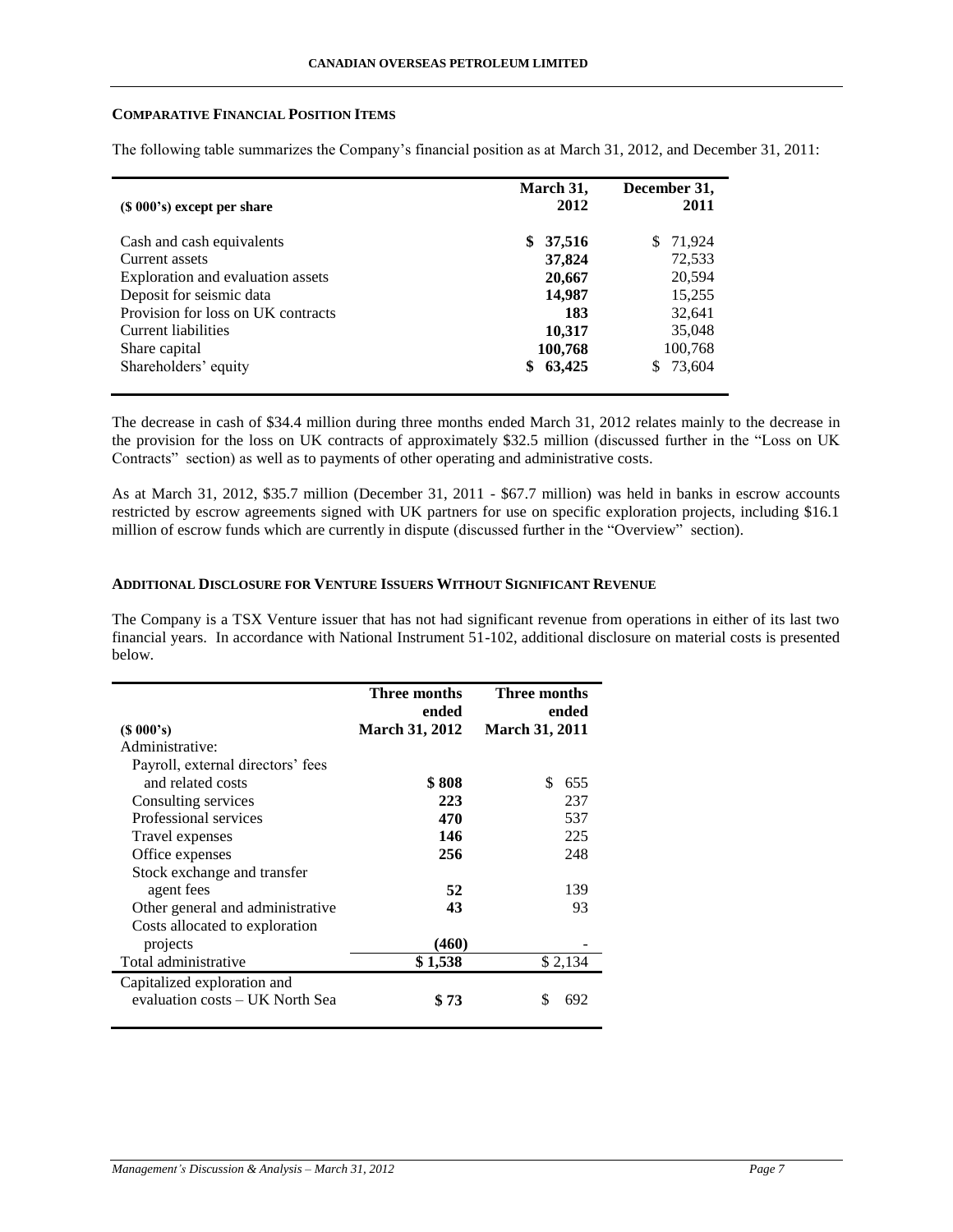#### **LOSS ON UK CONTRACTS \***

The movement in the provision for loss on UK contracts during the period ended March 31, 2012 can be summarized as follows:

| $(S\ 000's)$                                      | Three months ended March, 31 2012 |          |
|---------------------------------------------------|-----------------------------------|----------|
| Balance, beginning of period                      |                                   | 32.641   |
| Consideration and costs settled during period:    |                                   |          |
| Payments to BG                                    |                                   | (32,106) |
| Payments to SSE                                   |                                   | (21)     |
| The Company's costs in respect Esperanza          |                                   | (331)    |
| and Block 23/21 RoB                               |                                   |          |
| Provision for loss on UK contracts, end of period |                                   | 183      |

As at the date of release of these MD&A, approximately GBP 10.1 million remain in the escrow account with BG. The amount is in dispute as both the Company and BG are claiming rights to this amount and as such, it will not be released by the escrow agent to either party without both parties' consent or a court order.

On April 4, 2012, BG filed a claim with the High Court of Justice against the escrow agent and COPL UK, in which BG is seeking an order directing the escrow agent to release the escrow funds to BG. The Company intends to vigorously oppose the claim and the escrow agent has indicated its intention to defend the claim on the basis that it was not obliged to act on the BG claim of the escrow funds

*\* This section contains forward-looking information. Please see the "Forward-looking Information" section (at the beginning of this document) for a discussion of risks and uncertainties relating to such information.*

### **FINANCIAL INSTRUMENTS\***

The Company's financial instruments consist of cash, short-term deposits, cash held in escrow, credit card and other deposits, loans, accounts receivable, as well as accounts payable and accrued liabilities. It is management's opinion that the Company is not currently exposed to significant interest and/or credit risks arising from these financial instruments and that the fair value of these financial instruments approximates their carrying value.

As the Company's current exploration activities are carried out in the UK, significant amounts are transacted in or referenced to currencies other than the Canadian dollar, including the British Pound and U.S. dollar. As a result, fluctuations in the exchange rates between the Canadian dollar, British Pound and U.S. dollar can have a significant effect on the Company's financial position and its reported results. To mitigate a portion of its exposure and to the extent it is feasible, the Company keeps its funds in currencies applicable to its known short-tem commitments. No assurance can be given that such management of risk exposure will offset and/or eliminate the foreign exchange fluctuations.

*\* This section contains forward-looking information. Please see the "Forward-looking Information" section (at the beginning of this document) for a discussion of risks and uncertainties relating to such information.*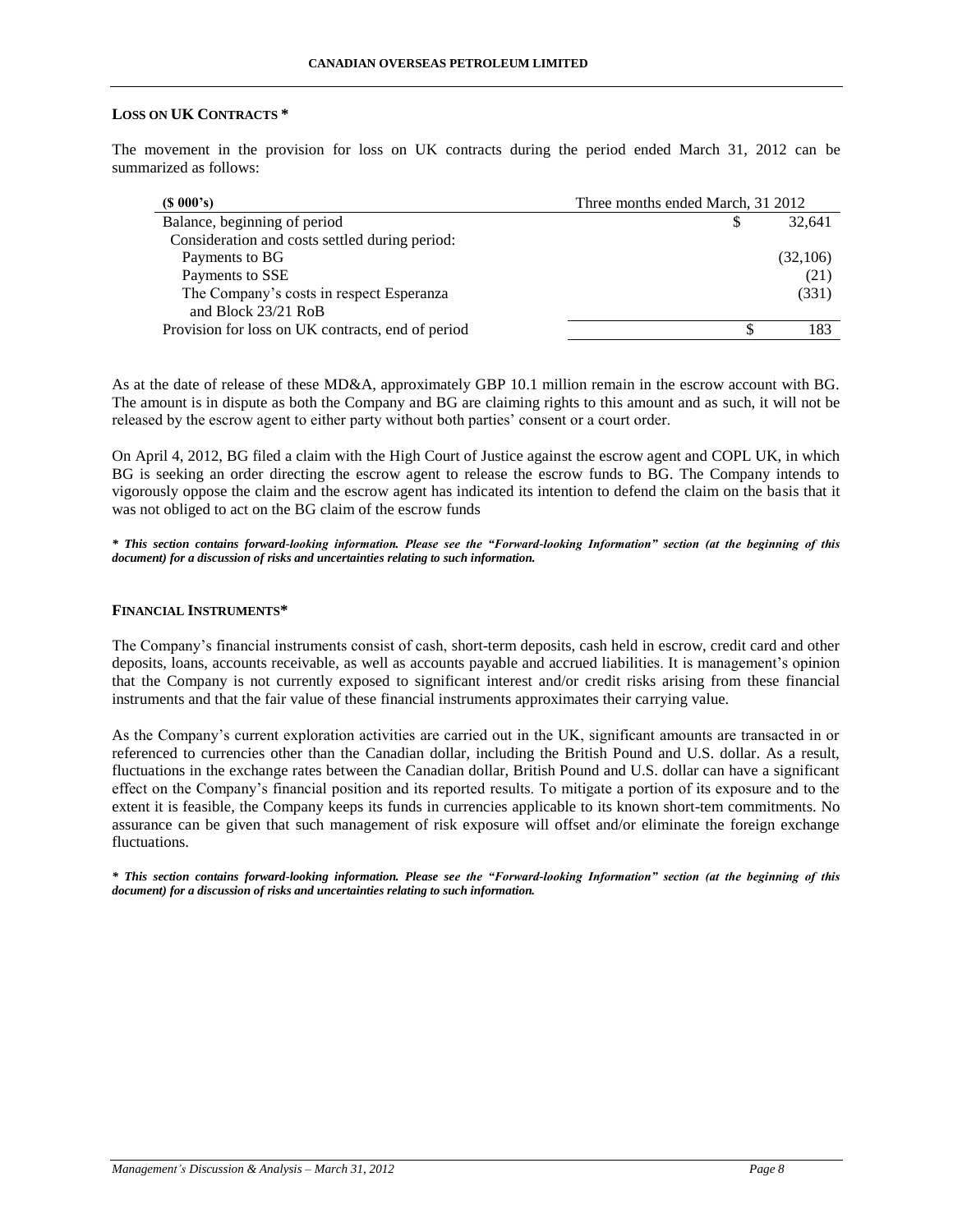#### **LIQUIDITY AND CAPITAL RESOURCES \***

As of March 31, 2012, the Company had working capital of approximately \$27.5 million, shareholders' equity of \$63.4 million and cash of \$37.5 million, including \$35.7 million of cash in escrow and restricted for particular UK projects (including \$16.1 million of escrow funds in dispute).

Currently, the Company does not have material cash inflows and/or adequate financing to develop profitable operations. The Company is pursuing exploration projects that, if successful, will require substantial additional financing before they are able to generate positive cash flows. Accordingly, the Company's continued successful operations are dependent on its ability to obtain additional financing. No assurance can be provided that the Company will raise the required levels of financing.

*\* This section contains forward-looking information. Please see the "Forward-looking Information" section (at the beginning of this document) for a discussion of risks and uncertainties relating to such information.*

# **SELECTED QUARTERLY INFORMATION**

Eight Most Recent Quarters:

| $(S\ 000's)$                        | <b>March 31, 2012</b> | <b>December 31, 2011</b> | September 30, 2011 | June 30, 2011 |
|-------------------------------------|-----------------------|--------------------------|--------------------|---------------|
| Revenue                             | 66                    | 159                      | ⊥∠.                |               |
| <b>Loss</b>                         | (10.208)              | (42.097)                 | (2.208)            | (2.224)       |
| Loss per share - basic $\&$ diluted | (0.04)                | (0.15)                   | (0.01)             | (0.01)        |

| (S 000's)                           | <b>March 31, 2011</b> | <b>December 31, 2010</b> | September 30, 2010 | <b>June 30, 2010</b> |
|-------------------------------------|-----------------------|--------------------------|--------------------|----------------------|
| Revenue                             | 380                   |                          |                    |                      |
| Loss                                | (6.899)               | (4.492)                  | 1.148)             | 1,973                |
| Loss per share - basic $\&$ diluted | (0.04)                | (0.07)                   | (0.05)             | (0.10)               |

#### **ACCOUNTING PRONOUNCEMENTS**

#### **FUTURE ACCOUNTING CHANGES**

As of January 1, 2013, the Company will be required to adopt IFRS 9, "Financial Instruments" which will replace IAS 39, "Financial Instruments: Recognition and Measurement" and will provide for a classification model of financial assets and liabilities with two categories: amortized costs and fair value. Currently, the Company does not expect the adoption of IFRS 9 to have a material impact on the Company's consolidated financial statements.

In May 2011 the IASB issued the following standards: IFRS 10, "Consolidated Financial Statements", IFRS 11, "Joint Arrangements", IFRS 12, "Disclosure of Interest in Other Entities", IFRS 13, "Fair Value Measurement", and amended IAS 27, "Separate Financial Statements" and IAS 29, "Investments in Associates and Joint Ventures". These standards and amendments have not yet been adopted by the Company and are effective January 1, 2013 with early adoption permitted. The Company does not expect the adoption of these standards and amendments to have a material impact on the Company's consolidated financial statements.

#### **CRITICAL ACCOUNTING ESTIMATES**

Management is required to make judgements, assumptions and estimates in applying the Company's accounting policies and practices, which may have a significant impact on the financial results reported by the Company. The amounts recorded in respect of stock options and share purchase warrants granted are based on the Company's estimation of their fair value, calculated using assumptions regarding the life of the option and warrant, interest rates and volatility. By their nature, these estimates and assumptions are subject to uncertainty, and the actual fair value of option and warrant may differ at any time.